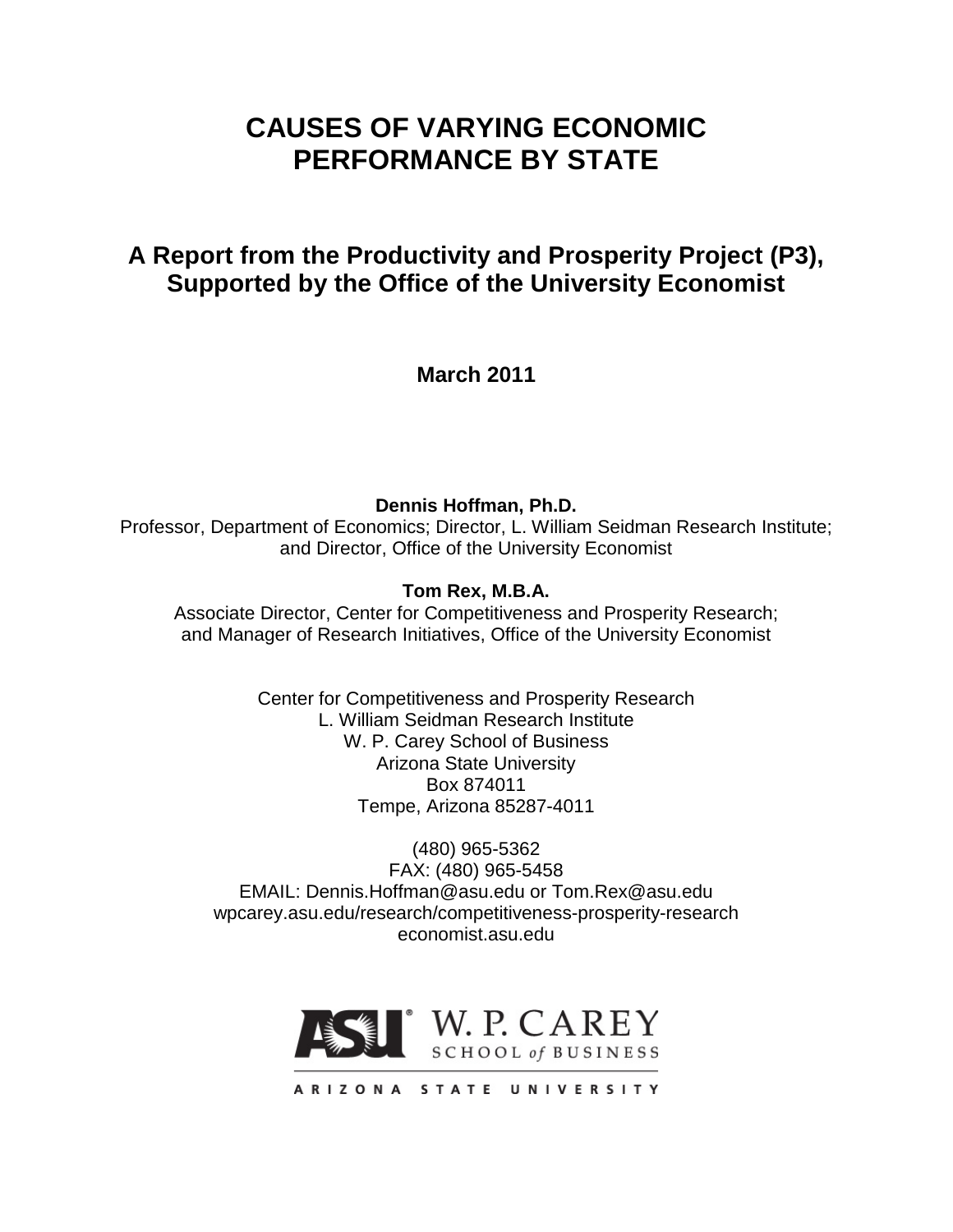## **TABLE OF CONTENTS**

| Summary                                                   |    |
|-----------------------------------------------------------|----|
| Introduction                                              |    |
| Economic Performance by State                             | 5  |
| Causes of Differential Economic Performance Across States | 11 |
| Conclusion                                                | 17 |

## **LIST OF TABLES**

| 1. Inflation-Adjusted Percent Change in Quarterly Earnings Based on the Turning Points of |   |
|-------------------------------------------------------------------------------------------|---|
| Each State                                                                                |   |
| 2. Average Quarterly Inflation-Adjusted Percent Change in Earnings Based on the National  | 8 |
| <b>Turning Points</b>                                                                     |   |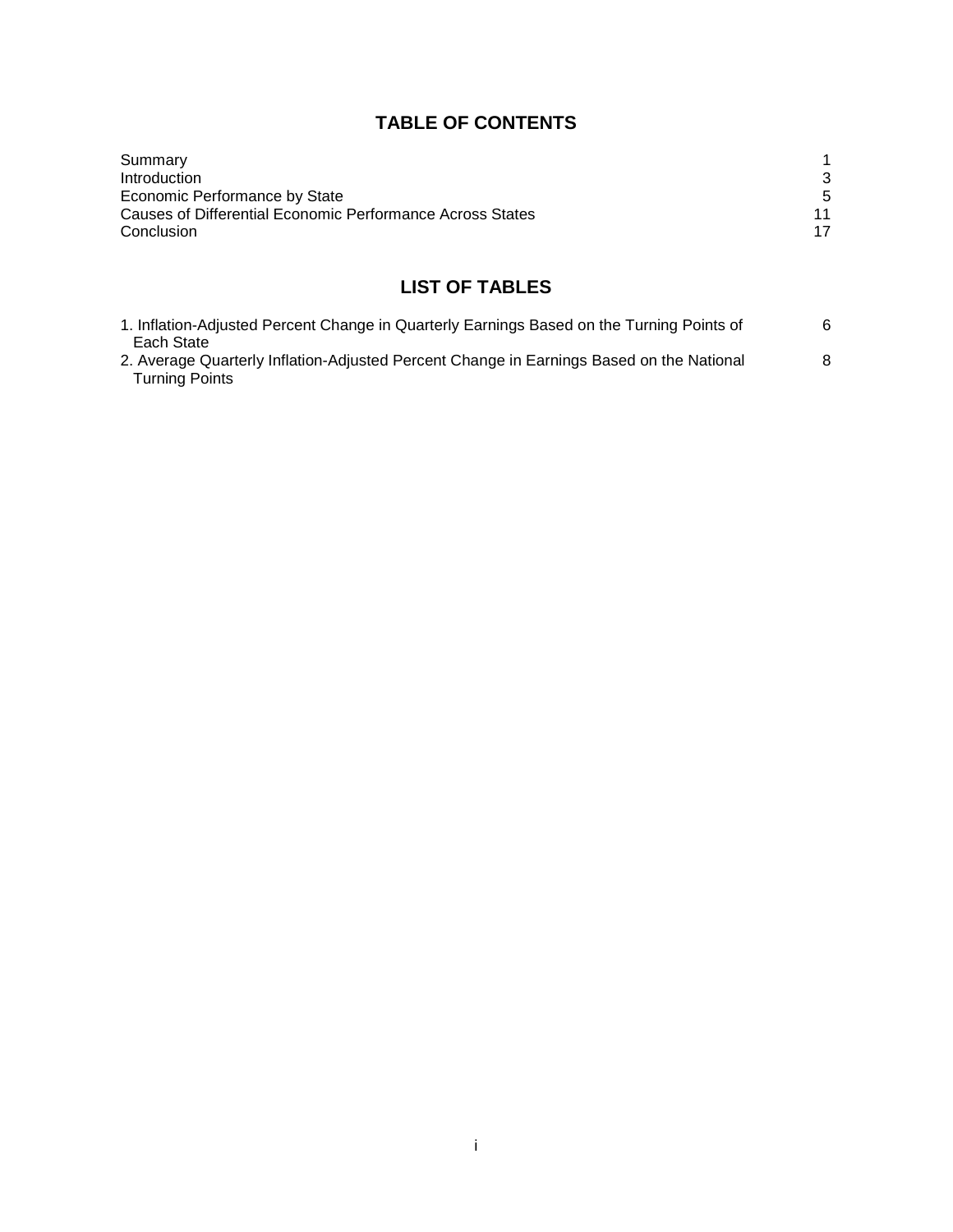#### **SUMMARY**

#### **National**

Few states have experienced consistently strong aggregate economic growth relative to the national average over the last decade. Similarly, not many states have consistently lagged behind. The economic performance in some states has been highly variable. In particular, Arizona, Florida, Idaho, and Nevada—typically fast-growing states—ranked near the top of the states during the 2002-07 economic expansion but placed near the bottom during the 2008-09 recession. In contrast, many of the states that underperformed during the expansion experienced a relatively mild recession.

The varying economic performance across states since 2000, especially during the expansion and the 2008-09 recession, had little relationship to such factors as a state's economic diversity or job quality. Instead, local factors—such as a state's specific industrial mix—played a large role.

In general, fast-growing states have unusually large construction and real estate sectors, which are among the most cyclically volatile sectors in the nation. Moreover, some of these fastgrowing western and Sunbelt states were targeted by real estate investors during the construction-real estate boom that occurred from 2004 through 2006 and thus were disproportionately affected by the subsequent real estate bust.

The construction-real estate boom and bust played a very large role in explaining variations in the overall economic performance by state, particularly of Arizona and other fast-growth states. The retail trade sector also was highly volatile in these states, as real estate profits during the boom translated into strong retail sales, while the real estate crash resulted in very large declines in retail sales during the recession.

In addition to construction, real estate, and retail trade a few other sectors made a significant positive contribution in most of the states with the fastest overall economic growth but had a large negative impact in many of the states with the poorest economic performance. During the expansion, the expansion of the health care sector was highly related to the overall growth rate. During the recession, the growth of the manufacturing, government, and accommodation and food services sectors was highly related to the overall growth rate.

#### **Arizona**

Aggregate economic growth in Arizona was faster than the national average from 2000 through 2006, especially during the boom from 2004 through most of 2006. In contrast, since late 2007, economic performance in Arizona has been below the national average.

The state's relatively strong aggregate economic growth from 2000 through 2006 was the result of population and employment growth that greatly exceeded the national average. Growth rates in measures of prosperity and productivity, such as per capita personal income or earnings per employee, were only average. These measures have slumped relative to the U.S. average since 2007.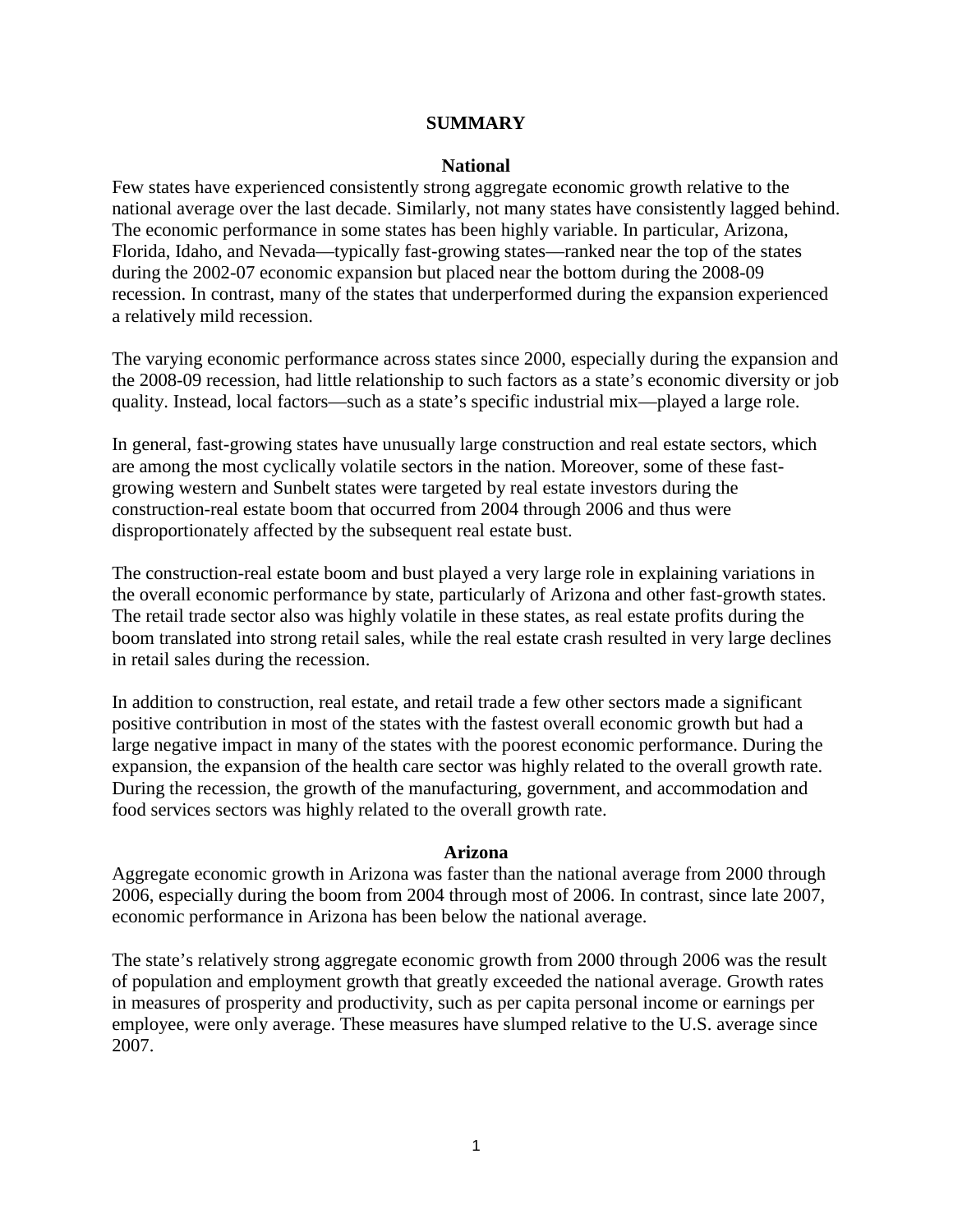During the economic expansion from 2002 through 2007, retail trade, construction and health care were particularly large contributors to the state's rapid growth. Construction was particularly responsible for the severity of the 2008-09 recession in Arizona, with the administrative support sector also slumping badly. In terms of the degree of swing from the expansion to the recession, construction and retail trade were primarily responsible.

Improvements in job quality and broadened economic diversity should be goals of economic development, but reaching these goals does not guarantee a consistently high-performing economy. Very broad economic diversity in particular is at odds with strong economic performance (and also with high job quality) since a very diverse economy by definition includes highly cyclical industries and industries that pay low wages.

Instead, the goal should be a reasonably diverse economy, but one with relatively high shares in cyclically stable industries and in higher-paying industries and relatively low shares in highly cyclically industries and in lower-paying industries. A balance between low cyclicality and high job quality must be sought, since some of the high-paying industries, such as semiconductor manufacturing, also are relatively cyclical.

Currently, Arizona's job quality is below the national average, but the state ranks just above the median state. In contrast, Arizona has the nation's second-most cyclical economy. Thus, the key to achieving a more consistently high-performing economy is to reduce the significance of cyclical industries and increase the relative importance of more stable industries.

Arizona's biggest challenge is its high growth rate, which inherently results in a disproportionate share of its economy being in highly cyclical industries that are sensitive to changes in local population growth, such as construction and real estate. Further, in an economy that is growing rapidly, economic development efforts to attract high-quality jobs (and presumably more stable jobs with strong prospects for the future) can have only a marginal impact. For example, when Intel's new fab facility comes online in 2013 or 2014, its few thousand jobs likely will be dwarfed by job growth tied to population gains. Total job growth likely will be around 100,000 in each of those years.

In contrast, if Arizona experienced no net migration, it would need to create only about 25,000 jobs per year in order to meet the demands of young adults entering the workforce net of retiring workers. In that scenario, Intel's fab plant and just a few other high-wage operations would have a big impact on the state's industrial mix, job quality, etc. Arizona eventually will reach a state of little, if any, net in-migration, as in most other states, but that time may still be many years away. In the interim, little possibility exists that state policies could significantly lower the state's growth rate while maintaining Arizona as an attractive place for high-quality employers to do business.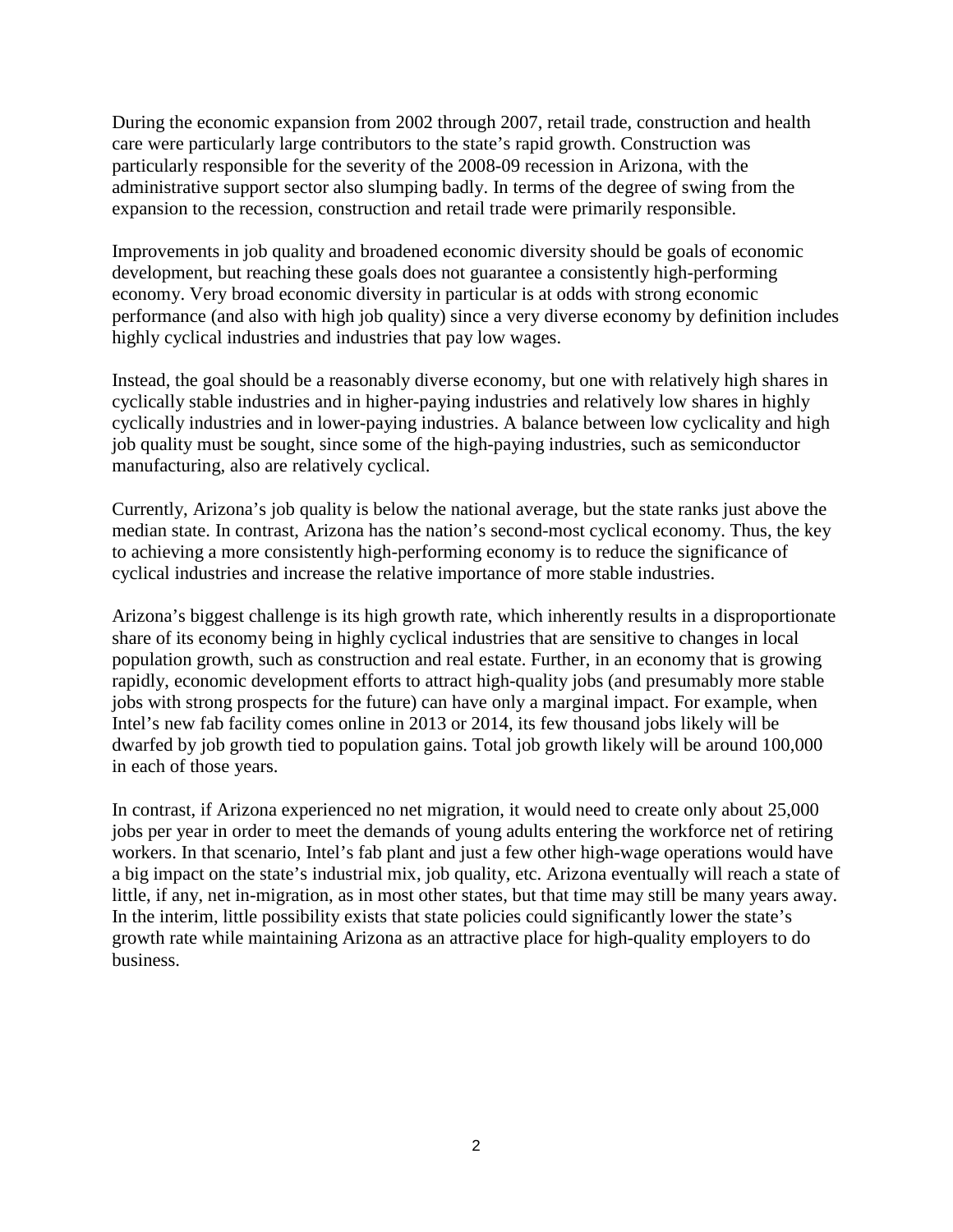## **INTRODUCTION**

This paper was prompted by a news report on state economic performance that focused on a composite measure produced by the *Business Journal*. The composite consists of nine components, all released monthly by the U.S. Bureau of Labor Statistics (BLS), such as privatesector employment and the unemployment rate. The exact formula used to calculate the composite is proprietary. The five-year period used in the report has little meaning from the perspective of the economic cycle. Instead, it is more informative to compare data from the same point of two economic cycles or to report performance by phase of the economic cycle.

The Federal Reserve Bank of Philadelphia also produces a composite measure. Its coincident index consists of four components, all released monthly by the BLS:

- nonfarm wage and salary employment
- wage and salary disbursements deflated by the consumer price index
- average hours worked in manufacturing
- the unemployment rate

All of the data are seasonally adjusted.

The advantage of the BLS data, and therefore composite measures based on these data, is timeliness: the BLS data are released monthly within a few weeks of the end of a month. However, the BLS data have serious limitations.

First, all of the monthly BLS data are derived from surveys and therefore are subject to error. The unemployment rate is derived from a household survey; monthly estimates are highly derived and not reliable for most states. The other three components of the Federal Reserve Bank's coincident index are from the Current Employment Statistics (CES) program, a monthly sample of employers. Month-to-month fluctuations are large and the estimates are subject to potentially substantial revision, as the CES estimates are later benchmarked to the Quarterly Census of Employment and Wages. The results from this census of employers are not available until more than six months after the end of a quarter.

The results of the annual benchmarking were released in early March. A very significant revision was made to the Arizona data, with an increase in the unemployment rate and a decrease in employment. The preliminary data had indicated that Arizona had gained more than 30,000 jobs between December 2009 and December 2010, with the growth rate among the top 10 states. The revised data show that employment in December 2010 was 13,600 *less* than in December 2009; nationally job growth during this 12-month period totaled 872,000.

The second significant limitation to the BLS data is conceptual. The employment and disbursements indicators are limited to wage and salary employment; the CES data are further limited to nonfarm employment. The employment estimate does not differentiate between fulltime and part-time employment; a minimum-wage worker and a high-wage worker receive the same weight. Thus, a dollar measure that inherently is adjusted for the wage level and the number of hours worked is superior to an employment measure for most purposes.

Dollar measures of economic performance—that are comprehensive rather than limited to nonfarm wage and salary employment—are produced by the U.S. Bureau of Economic Analysis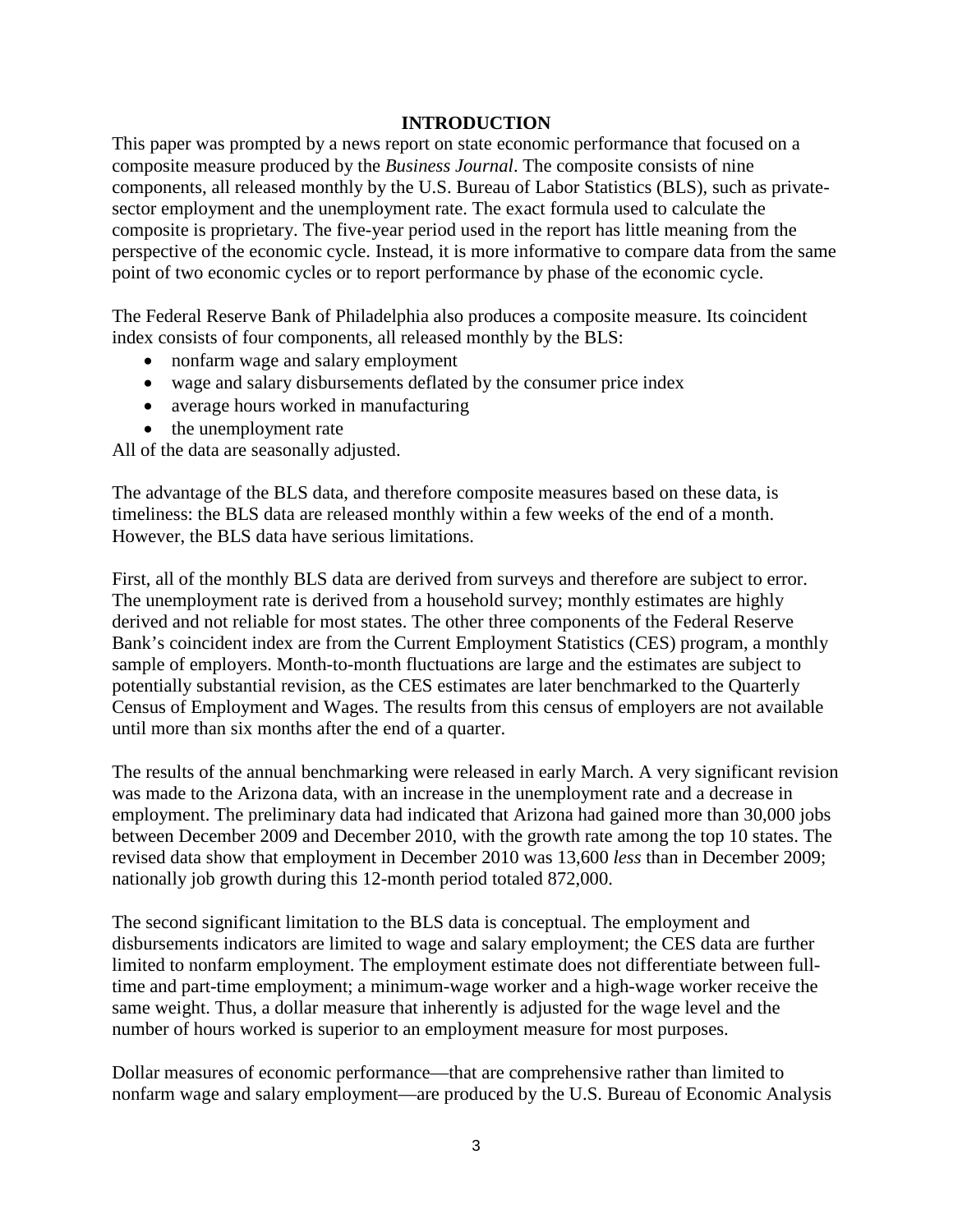(BEA). Released quarterly about three months after the end of a quarter, the BEA's earnings measure incorporates total compensation rather than only wage and salary disbursements.

The analysis in this paper of the economic performance across states is based on earnings, adjusted for inflation using the gross domestic product implicit price deflator. Nearly 10 years of data are analyzed, divided into four phases:

- The recession that occurred in 2001
- The expansion from the end of the 2001 recession to the beginning of the 2008-09 recession
- The 2008-09 recession
- The recovery so far from the 2008-09 recession

Using the quarterly earnings data, economic cycle turning points (i.e. the beginning and end of a recession) are identified in each state, with the total real percent change in earnings during expansions and recessions calculated. For consistency of comparisons across states, percentage changes in earnings using the dates of the turning points in the national economy also are calculated by state.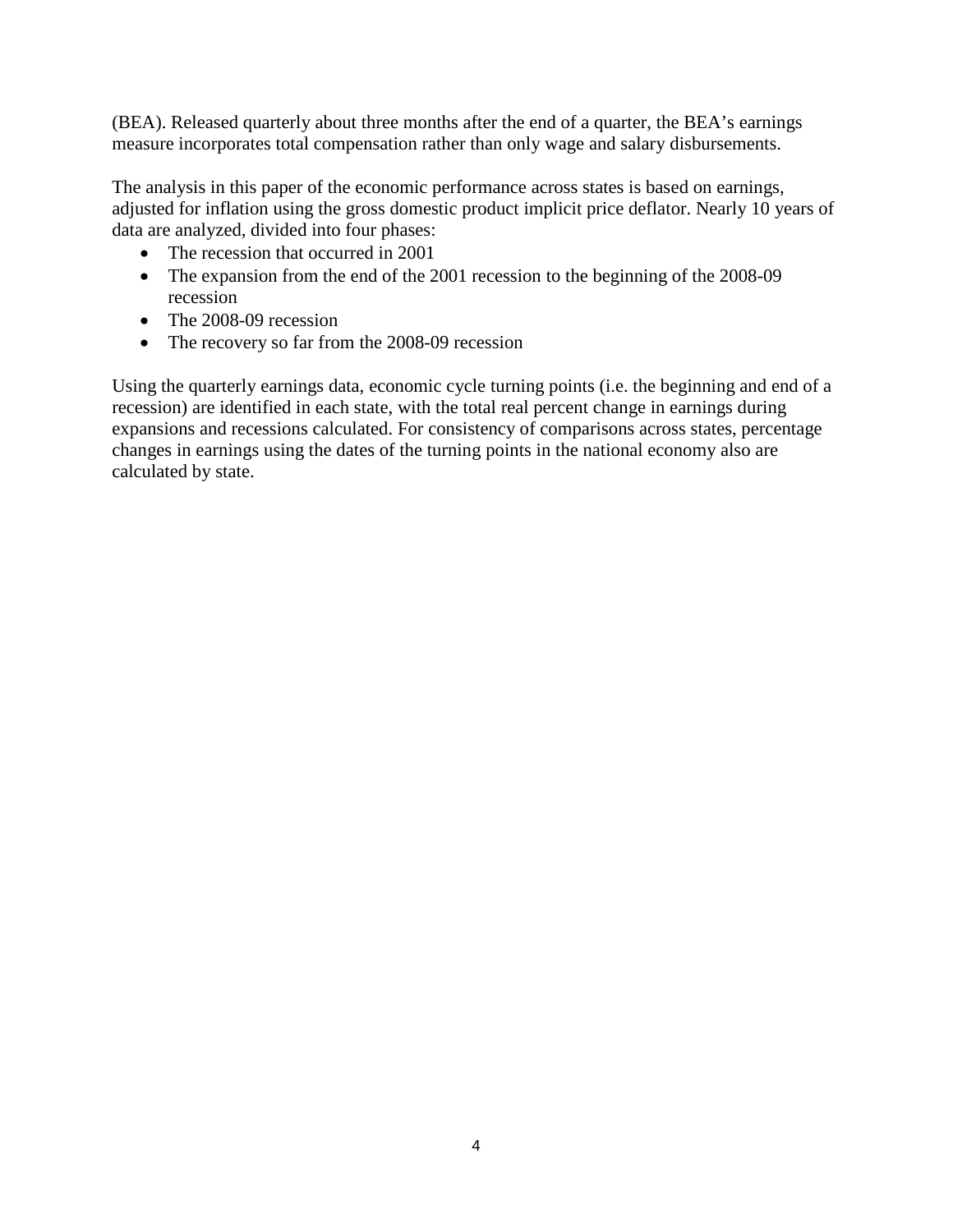#### **ECONOMIC PERFORMANCE BY STATE**

Aggregate economic growth rates are heavily influenced by the rates of population an employment growth. The most insightful measures of economic performance are those on a per capita basis (which are measures of prosperity) and on a per employee basis (proxy measures for productivity). However, estimates by state of total employment and population are produced only annually, with preliminary 2010 data for employment and revised annual population estimates since 2000 that are tied to the 2010 census still months away from being available. Therefore, economic performance is defined in this paper as the percent change in aggregate real earnings. States with fast growth in employment and population also experience relatively fast growth in earnings.

## **Performance by Period**

The real percent changes in earnings by state based on the turning points in each state are shown in Table 1 for each of four periods: the recession of 2001, the expansion from 2002 through 2007, the 2008-09 recession, and the recovery so far from the last recession.

Using the national economic cycle, similar data are displayed in Table 2. However, the figures in Table 2 are shown as a quarterly average so that the performance across the four time periods can be easily compared. The state figures are expressed as the difference from the national average. The rank among the 50 states and the District of Columbia also is shown for each time period.

Based only on the real quarterly earnings measure, the 2001 recession nationally lasted from the second quarter through the fourth quarter. The official dates of the recession, established by the National Bureau of Economic Research, were April through November. The latest recession officially was dated as from January 2008 through June 2009. Based only on the real quarterly earnings measure, the recession encompassed the second quarter 2008 through third quarter 2009 period.

## **The 2001 Recession**

Nationally, real earnings fell in each of the last three quarters of 2001; the total decline was 2.1 percent. Most of the states experienced a decline over these three quarters, with a few starting or ending their recession a quarter earlier or later than the national average. Several states either did not experience any decline in real earnings during this period, or a small decrease occurred in just one quarter. The 10 best-performing states had losses of 0.5 percent or less and were scattered geographically, except for a concentration around Maryland.

The states that experienced the deepest recession had declines from 2.6 percent to 5.2 percent. The three Pacific Coast states and three other southwestern states were among the 10 states with the poorest performance. In contrast, Arizona's economy did not decrease as much as the national average.

#### **The 2002-07 Expansion**

Nationally, real earnings expanded 14.2 percent between the 2001 and 2008-09 recessions. Five Mountain region states and Texas were among the top 10 states, with growth exceeding 23 percent. Arizona ranked fifth. The weakest growth, of 10 percent or less, was focused in the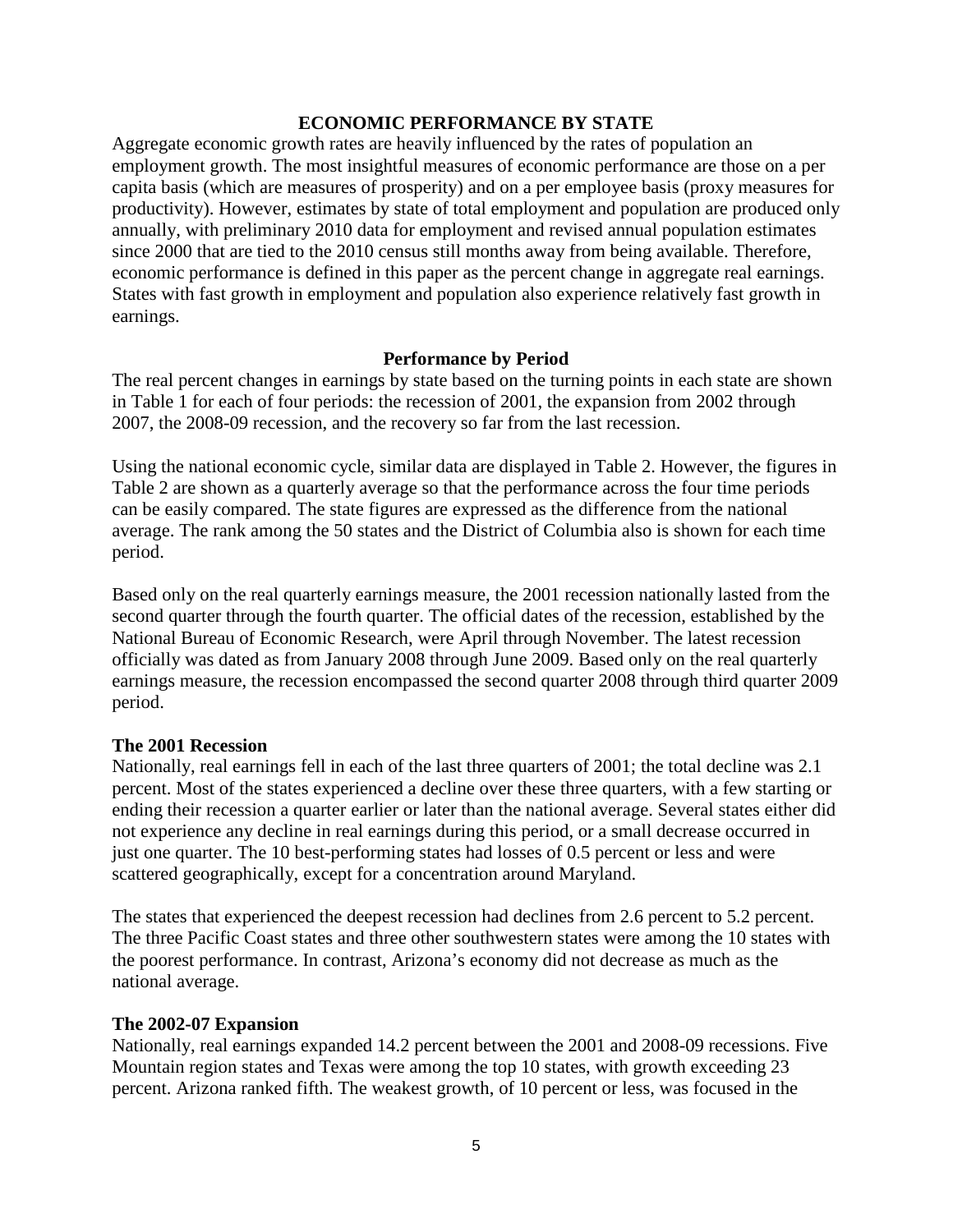## **TABLE 1 INFLATION-ADJUSTED PERCENT CHANGE IN QUARTERLY EARNINGS BASED ON THE TURNING POINTS OF EACH STATE**

|                                        | <b>Recession</b><br>(2001) | <b>Expansion</b><br>$(2002-07)$ | <b>Recession</b><br>$(2008-09)$ | <b>Recovery</b><br>$(2010)^*$ |
|----------------------------------------|----------------------------|---------------------------------|---------------------------------|-------------------------------|
| <b>United States</b><br><b>Pacific</b> | $-2.1%$                    | 14.2%                           | $-6.3%$                         | 2.1%                          |
| Hawaii                                 | $-1.8$                     | 27.3                            | $-4.3$                          | 0.3                           |
| Alaska                                 | $-0.2$                     | 22.7                            | $-0.1$                          | 2.6                           |
| Washington                             | $-4.3$                     | 18.4                            | $-5.0$                          | 1.0                           |
| Oregon                                 | $-2.9$                     | 13.3                            | $-7.6$                          | 1.9                           |
| California                             | $-3.5$                     | 13.4                            | $-8.6$                          | 1.9                           |
| <b>Mountain</b>                        |                            |                                 |                                 |                               |
| Arizona                                | $-1.6$                     | 27.1                            | $-9.2$                          | 0.7                           |
| <b>New Mexico</b>                      | $-0.5$                     | 20.5                            | $-4.8$                          | 3.1                           |
| Colorado                               | $-3.5$                     | 12.7                            | $-5.6$                          | 1.3                           |
| Utah                                   | $-1.4$                     | 23.6                            | $-5.4$                          | 0.5                           |
| Nevada                                 | $-2.6$                     | 36.3                            | $-16.6$                         | 0.6                           |
| Idaho                                  | $-1.7$                     | 22.5                            | $-10.5$                         | 2.5                           |
| Montana                                | $-1.4$                     | 23.6                            | $-5.5$                          | 2.9                           |
| Wyoming                                | L,                         | 39.6                            | $-7.5$                          | 3.1                           |
| <b>West South Central</b>              |                            |                                 |                                 |                               |
| Texas                                  | $-3.0$                     | 24.9                            | $-5.4$                          | 3.1                           |
| Oklahoma                               | $-2.1$                     | 23.3                            | $-5.8$                          | 2.7                           |
| Arkansas                               | $-1.1$                     | 17.2                            | $-7.0$                          | 3.1                           |
| Louisiana                              | $-0.1$                     | 20.4                            | $-4.1$                          | 1.7                           |
| <b>West North Central</b>              |                            |                                 |                                 |                               |
| Kansas                                 | $-1.3$                     | 17.0                            | $-5.7$                          | 2.4                           |
| Nebraska                               | $-0.9$                     | 17.8                            | $-5.6$                          | 3.0                           |
| South Dakota                           | $-2.0$                     | 29.0                            | $-7.7$                          | 2.5                           |
| North Dakota                           | $-1.5$                     | 38.0                            | $-5.7$                          | 2.5                           |
| Minnesota                              | $-2.0$                     | 13.7                            | $-8.4$                          | 3.2                           |
| lowa                                   | $-1.9$                     | 20.9                            | $-7.0$                          | 4.5                           |
| Missouri                               | $-1.0$                     | 10.0                            | $-5.1$                          | 0.8                           |
| <b>East North Central</b>              |                            |                                 |                                 |                               |
| <b>Illinois</b>                        | $-2.2$                     | 10.6                            | $-7.4$                          | 1.6                           |
| Wisconsin                              | $-1.0$                     | 9.1                             | $-6.8$                          | 2.6                           |
| Michigan                               | $-3.5$                     | $-4.5$                          | $-10.9$                         | 2.2                           |
| Indiana                                | $-2.8$                     | 9.5                             | $-8.3$                          | 3.0                           |
| Ohio                                   | $-1.7$                     | 3.3                             | $-6.6$                          | 1.8                           |
| <b>Middle Atlantic</b>                 |                            |                                 |                                 |                               |
| Pennsylvania                           | $-1.4$                     | 11.0                            | $-3.9$                          | 2.3                           |
| New Jersey                             | $-2.3$                     | 10.0                            | $-6.7$                          | 1.6                           |
| New York                               | $-5.2$                     | 16.5                            | $-7.4$                          | 3.0                           |
| <b>New England</b>                     |                            |                                 |                                 |                               |
| Connecticut                            | $-2.6$                     | 9.4                             | $-7.2$                          | 2.3                           |
| Rhode Island                           | $-0.8$                     | 14.0                            | $-7.7$                          | 2.6                           |
| Massachusetts                          | $-4.4$                     | 9.6                             | $-6.2$                          | 3.0                           |
| Vermont                                | $-1.5$                     | 9.0                             | $-5.8$                          | 5.1                           |
| New Hampshire                          | $-2.4$                     | 12.0                            | $-6.7$                          | 2.6                           |
| Maine                                  | $-0.4$                     | 9.2                             | $-5.9$                          | 2.6                           |

(continued)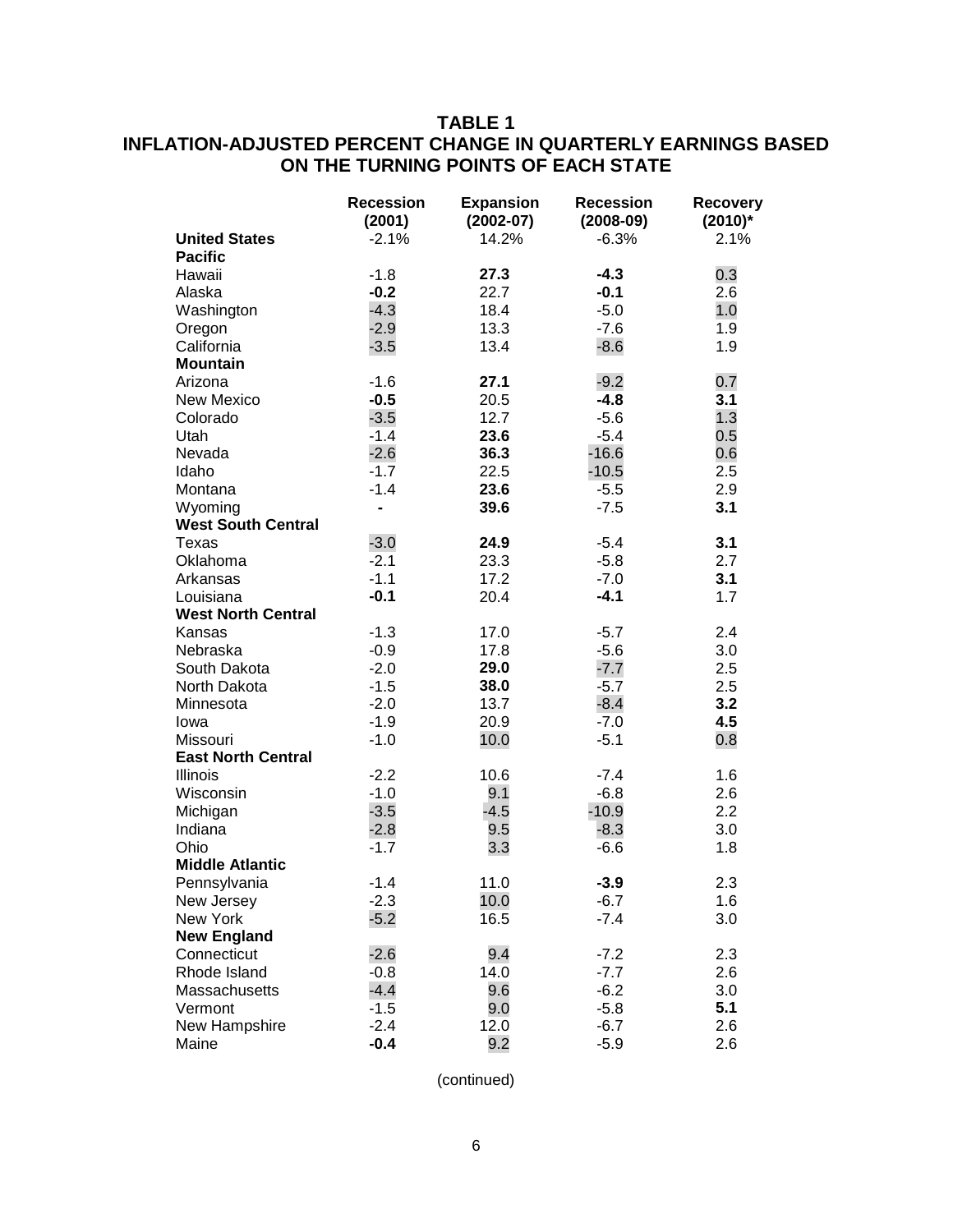## **TABLE 1 (continued) INFLATION-ADJUSTED PERCENT CHANGE IN QUARTERLY EARNINGS BASED ON THE TURNING POINTS OF EACH STATE**

|                           | <b>Recession</b><br>(2001) | <b>Expansion</b><br>$(2002 - 07)$ | <b>Recession</b><br>$(2008-09)$ | <b>Recovery</b><br>$(2010)^*$ |
|---------------------------|----------------------------|-----------------------------------|---------------------------------|-------------------------------|
| <b>South Atlantic</b>     |                            |                                   |                                 |                               |
| West Virginia             | $-0.4$                     | 12.6                              | $-2.5$                          | $2.2\phantom{0}$              |
| Delaware                  | ۰                          | 9.5                               | $-7.5$                          | 1.1                           |
| Maryland                  | $-0.4$                     | 16.9                              | $-3.0$                          | 2.3                           |
| District of Columbia      | $-0.4$                     | 24.7                              | $-1.4$                          | 6.2                           |
| Virginia                  | $-1.8$                     | 19.8                              | $-2.7$                          | 2.7                           |
| North Carolina            | $-2.5$                     | 15.0                              | $-6.7$                          | 3.6                           |
| South Carolina            | $-1.5$                     | 14.2                              | $-6.0$                          | 2.5                           |
| Georgia                   | $-0.8$                     | 13.0                              | $-7.3$                          | 1.5                           |
| Florida                   | $-0.4$                     | 23.3                              | $-10.2$                         | 1.2                           |
| <b>East South Central</b> |                            |                                   |                                 |                               |
| Alabama                   | $-0.9$                     | 15.6                              | $-5.5$                          | 1.6                           |
| Mississippi               | $-1.3$                     | 13.2                              | $-5.5$                          | 1.6                           |
| Tennessee                 | $-0.8$                     | 13.6                              | $-7.8$                          | 3.6                           |
| Kentucky                  | $-1.6$                     | 12.0                              | $-4.2$                          | 3.1                           |

Note: for each period, the 10 highest values are shown in **bold**, and the 10 lowest are shaded \* Through third quarter 2010

Source: U.S. Department of Commerce, Bureau of Economic Analysis.

Great Lakes region and in the Northeast. Michigan's economy declined even during this expansionary phase.

#### **The 2008-09 Recession**

The recession during 2008 and 2009 was long (nationally, a length of six quarters versus three quarters in the 2001 recession) and deep (nationally, an average quarterly decline of more than 1 percent versus 0.7 percent during the 2001 recession). The total inflation-adjusted loss in earnings was 6.3 percent nationally during the 2008-09 recession. Alaska escaped the recession, but most of the other top-performing states, four of which are in the South Atlantic region, still had decreases of more than 3 percent.

Four of the hardest-hit states, with losses of more than 7.5 percent, are in the West. Another typically fast-growing Sunbelt state, Florida, also was among the bottom 10. Arizona had the fifth largest decrease.

#### **The 2010 Recovery**

Nationally, the gain was 2.1 percent over a period of four quarters (fourth quarter 2009 through third quarter 2010, the latest data). Most of the states with the slowest recovery are in the West. Several of the slow-growth states, including Arizona, have had gains of less than 1 percent. In contrast, New Mexico and Texas are among the growth leaders. The other leaders are scattered around the country. However, since these recent estimates remain subject to revision, these conclusions are preliminary.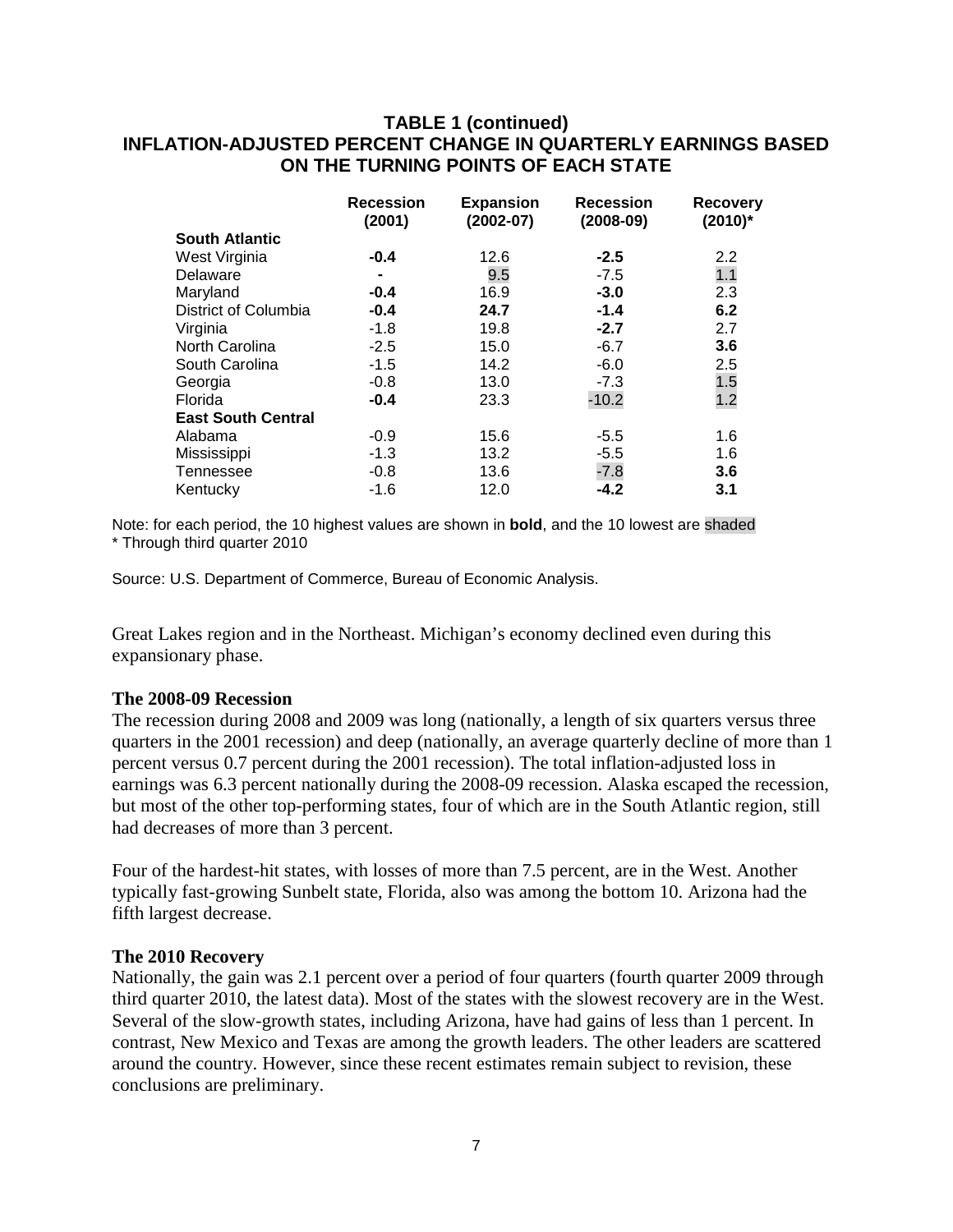## **TABLE 2 AVERAGE QUARTERLY INFLATION-ADJUSTED PERCENT CHANGE IN EARNINGS BASED ON THE NATIONAL TURNING POINTS**

|                        | I.               | П.                                    | Ш.               | IV.             | Rank           |                |                |                  |  |
|------------------------|------------------|---------------------------------------|------------------|-----------------|----------------|----------------|----------------|------------------|--|
|                        | <b>Recession</b> | <b>Expansion</b>                      | <b>Recession</b> | <b>Recovery</b> |                |                |                |                  |  |
|                        | (2001)           | $(2002 - 07)$                         | $(2008-09)$      | $(2010)^*$      | I.             | Ш.             | Ш.             | IV.              |  |
| <b>United States</b>   | $-0.70$          | 0.53                                  | $-1.07$          | 0.50            |                |                |                |                  |  |
|                        |                  | <b>Difference From United States:</b> |                  |                 |                |                |                |                  |  |
| <b>Pacific</b>         |                  |                                       |                  |                 |                |                |                |                  |  |
| Hawaii                 | 0.25             | 0.44                                  | 0.31             | $-0.43$         | 27             | 5              | 14             | 48               |  |
| Alaska                 | 0.98             | 0.24                                  | 1.41             | $-0.11$         | 6              | 12             | 1              | 31               |  |
| Washington             | $-0.12$          | 0.14                                  | 0.31             | $-0.38$         | 43             | 19             | 15             | 47               |  |
| Oregon                 | $-0.28$          | $-0.04$                               | $-0.22$          | $-0.04$         | 47             | 29             | 41             | 25               |  |
| California             | $-0.47$          | $-0.05$                               | $-0.17$          | $-0.02$         | 49             | 34             | 24             | 42               |  |
| <b>Mountain</b>        |                  |                                       |                  |                 |                |                |                |                  |  |
| Arizona                | 0.16             | 0.43                                  | $-0.52$          | $-0.35$         | 34             | 6              | 48             | 45               |  |
| <b>New Mexico</b>      | 1.02             | 0.22                                  | 0.32             | 0.20            | 5              | 14             | 13             | $\boldsymbol{9}$ |  |
| Colorado               | $-0.47$          | $-0.05$                               | 0.16             | $-0.27$         | 48             | 34             | 24             | 42               |  |
| Utah                   | 0.26             | 0.32                                  | 0.16             | $-0.36$         | 26             | 9              | 22             | 46               |  |
| Nevada                 | 0.21             | 0.65                                  | $-1.23$          | $-1.00$         | 29             | 3              | 51             | 51               |  |
| Idaho                  | 0.12             | 0.26                                  | $-0.55$          | $-0.06$         | 38             | 11             | 49             | 27               |  |
| Montana                | 0.84             | 0.28                                  | 0.29             | $-0.08$         | 8              | 10             | 17             | 28               |  |
| Wyoming                | 1.48             | 0.79                                  | $-0.01$          | 0.10            | $\overline{2}$ | 1              | 35             | 15               |  |
| <b>West South</b>      |                  |                                       |                  |                 |                |                |                |                  |  |
| <b>Central</b>         |                  |                                       |                  |                 |                |                |                |                  |  |
| Texas                  | $-0.22$          | 0.33                                  | 0.22             | 0.27            | 45             | 8              | 19             | 6                |  |
| Oklahoma               | 0.49             | 0.20                                  | 0.35             | 0.07            | 14             | 16             | 11             | 19               |  |
| Arkansas               | 0.33             | 0.00                                  | 0.39             | 0.13            | 24             | 27             | 10             | 13               |  |
| Louisiana              | 0.86             | 0.15                                  | 0.74             | $-0.25$         | $\overline{7}$ | 18             | 4              | 40               |  |
| <b>West North</b>      |                  |                                       |                  |                 |                |                |                |                  |  |
| <b>Central</b>         |                  |                                       |                  |                 |                |                |                |                  |  |
| Kansas                 | 0.51             | 0.07                                  | 0.12             | 0.05            | 13             | 23             | 25             | 22               |  |
| Nebraska               | 0.46             | 0.12                                  | 0.18             | 0.18            | 17             | 20             | 20             | 11               |  |
| South Dakota           | 0.41             | 0.45                                  | $-0.01$          | $-0.26$         | 20             | 4              | 34             | 41               |  |
| North Dakota           | 0.19             | 0.77                                  | 0.53             | $-0.61$         | 32             | $\overline{2}$ | $\overline{7}$ | 50               |  |
| Minnesota              | 0.18             | $-0.04$                               | $-0.39$          | 0.30            | 33             | 30             | 47             | 5                |  |
| Iowa                   | 0.06             | 0.23                                  | $-0.05$          | 0.52            | 39             | 13             | 36             | $\overline{2}$   |  |
| Missouri               | 0.44             | $-0.15$                               | 0.17             | $-0.32$         | 18             | 40             | 21             | 44               |  |
| <b>East North</b>      |                  |                                       |                  |                 |                |                |                |                  |  |
| <b>Central</b>         |                  |                                       |                  |                 |                |                |                |                  |  |
| Illinois               | $-0.05$          | $-0.13$                               | $-0.22$          | $-0.09$         | 41             | 39             | 42             | 29               |  |
| Wisconsin              | 0.44             | $-0.19$                               | $-0.12$          | 0.15            | 19             | 46             | 38             | 12               |  |
| Michigan               | $-0.24$          | $-0.74$                               | $-0.82$          | 0.05            | 46             | 51             | 50             | 21               |  |
| Indiana                | $-0.20$          | $-0.17$                               | $-0.37$          | 0.24            | 44             | 43             | 46             | $\overline{7}$   |  |
| Ohio                   | 0.13             | $-0.40$                               | $-0.08$          | $-0.05$         | 37             | 50             | 37             | 26               |  |
| <b>Middle Atlantic</b> |                  |                                       |                  |                 |                |                |                |                  |  |
| Pennsylvania           | 0.25             | $-0.11$                               | 0.40             | 0.08            | 28             | 38             | 9              | 18               |  |
| New Jersey             | 1.03             | $-0.19$                               | 0.03             | $-0.31$         | 4              | 47             | 32             | 43               |  |
| New York               | $-0.99$          | 0.07                                  | $-0.25$          | 0.23            | 51             | 22             | 43             | 8                |  |

(continued)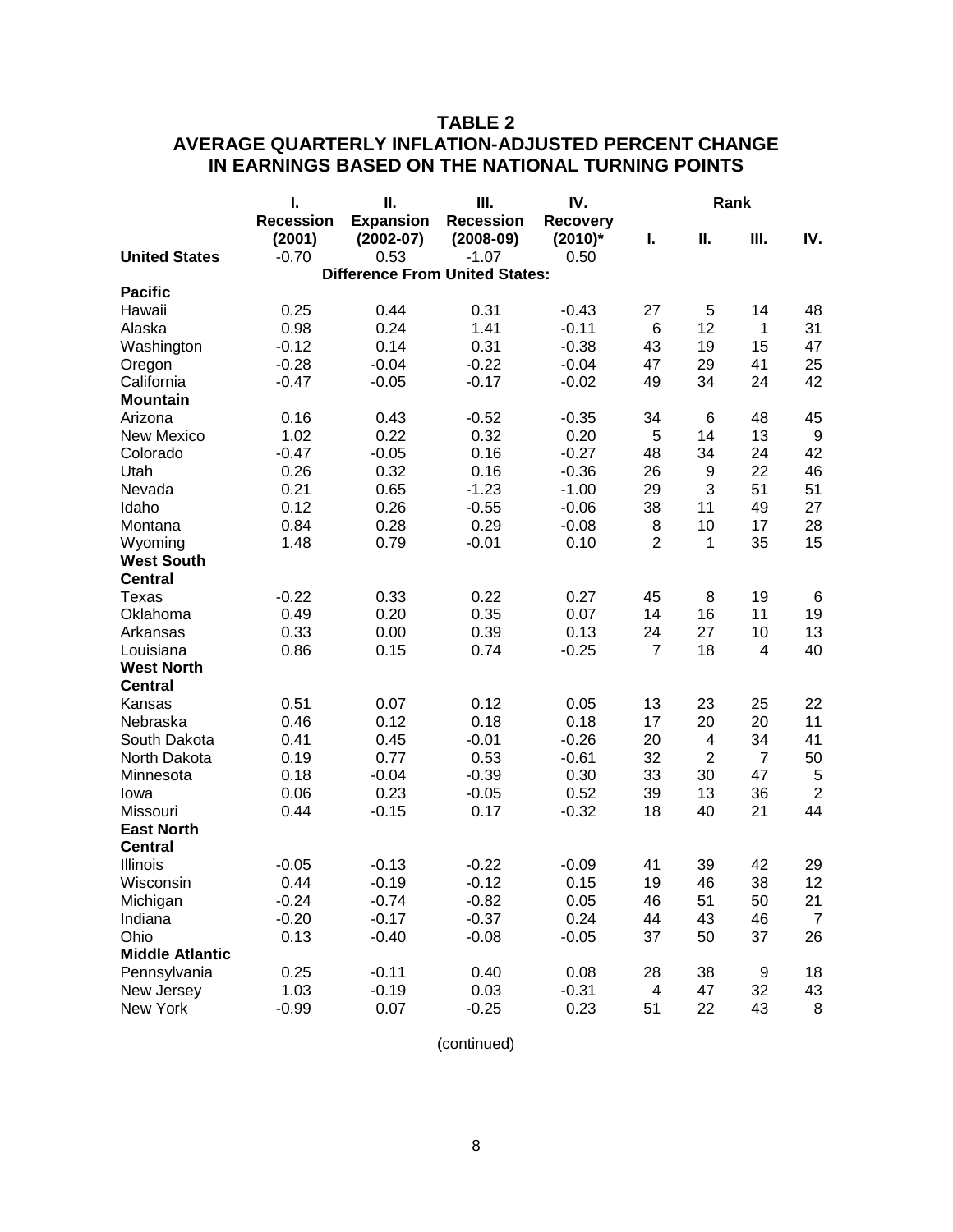## **TABLE 2 (continued) AVERAGE QUARTERLY INFLATION-ADJUSTED PERCENT CHANGE IN EARNINGS BASED ON THE NATIONAL TURNING POINTS**

|                       | I.               | Ш.               | Ш.                                    | IV.             | Rank |                |                |                |
|-----------------------|------------------|------------------|---------------------------------------|-----------------|------|----------------|----------------|----------------|
|                       | <b>Recession</b> | <b>Expansion</b> | <b>Recession</b>                      | <b>Recovery</b> |      |                |                |                |
|                       | (2001)           | $(2002-07)$      | $(2008-09)$                           | $(2010)^*$      | I.   | П.             | Ш.             | IV.            |
| <b>United States</b>  | $-0.70$          | 0.53             | $-1.07$                               | 0.50            |      |                |                |                |
|                       |                  |                  | <b>Difference From United States:</b> |                 |      |                |                |                |
| <b>New England</b>    |                  |                  |                                       |                 |      |                |                |                |
| Connecticut           | 0.28             | $-0.24$          | 0.00                                  | $-0.20$         | 25   | 49             | 33             | 37             |
| Rhode Island          | 0.46             | $-0.06$          | 0.10                                  | $-0.14$         | 16   | 35             | 26             | 33             |
| Massachusetts         | $-0.84$          | $-0.17$          | 0.10                                  | 0.09            | 50   | 41             | 27             | 16             |
| Vermont               | 0.21             | $-0.19$          | 0.34                                  | 0.32            | 31   | 45             | 12             | $\overline{4}$ |
| New Hampshire         | 0.02             | $-0.09$          | 0.09                                  | $-0.12$         | 40   | 37             | 28             | 32             |
| Maine                 | 0.60             | $-0.19$          | 0.29                                  | $-0.21$         | 11   | 44             | 16             | 38             |
| <b>South Atlantic</b> |                  |                  |                                       |                 |      |                |                |                |
| West Virginia         | 0.76             | $-0.17$          | 1.01                                  | 0.05            | 9    | 42             | 3              | 20             |
| Delaware              | 1.65             | $-0.21$          | 0.08                                  | $-0.46$         | 1    | 48             | 29             | 49             |
| Maryland              | 0.66             | 0.08             | 0.74                                  | $-0.17$         | 10   | 21             | 5              | 34             |
| District of           | 1.17             | 0.35             | 1.14                                  | 0.53            | 3    | $\overline{7}$ | $\overline{2}$ | $\mathbf 1$    |
| Columbia              |                  |                  |                                       |                 |      |                |                |                |
| Virginia              | 0.14             | 0.19             | 0.71                                  | 0.01            | 36   | 17             | 6              | 23             |
| North Carolina        | $-0.09$          | 0.03             | 0.05                                  | 0.19            | 42   | 25             | 30             | 10             |
| South Carolina        | 0.21             | 0.00             | 0.05                                  | 0.12            | 30   | 26             | 31             | 14             |
| Georgia               | 0.48             | $-0.05$          | $-0.18$                               | $-0.10$         | 15   | 32             | 40             | 30             |
| Florida               | 0.54             | 0.21             | $-0.28$                               | $-0.20$         | 12   | 15             | 45             | 36             |
| <b>East South</b>     |                  |                  |                                       |                 |      |                |                |                |
| <b>Central</b>        |                  |                  |                                       |                 |      |                |                |                |
| Alabama               | 0.39             | 0.05             | 0.16                                  | $-0.18$         | 22   | 24             | 23             | 35             |
| Mississippi           | 0.34             | $-0.04$          | 0.23                                  | $-0.25$         | 23   | 31             | 18             | 39             |
| Tennessee             | 0.41             | 0.45             | $-0.01$                               | $-0.26$         | 21   | 28             | 44             | 3              |
| Kentucky              | 0.15             | $-0.08$          | 0.47                                  | 0.08            | 35   | 36             | 8              | 17             |
|                       |                  |                  |                                       |                 |      |                |                |                |

\* Through third quarter 2010

Source: U.S. Department of Commerce, Bureau of Economic Analysis.

#### **Performance Across Periods**

Few states have posted consistently strong growth across all four time periods. As seen in Table 1, Alaska, New Mexico, and the District of Columbia have had the most consistently strong performance. Other than during the 2008-09 recession, Wyoming has performed well; Louisiana was well above the national average until the current recovery period. Similarly, not many states have consistently lagged behind, though Michigan and Indiana were among the bottom 10 states in each of the first three time periods.

A few typically fast-growing states ranked near the top during the 2002-07 expansion but ranked near the bottom during the 2008-09 recession: Arizona, Idaho, Nevada, and Florida. South Dakota also was among the leaders during the expansion but among the laggards during the recession.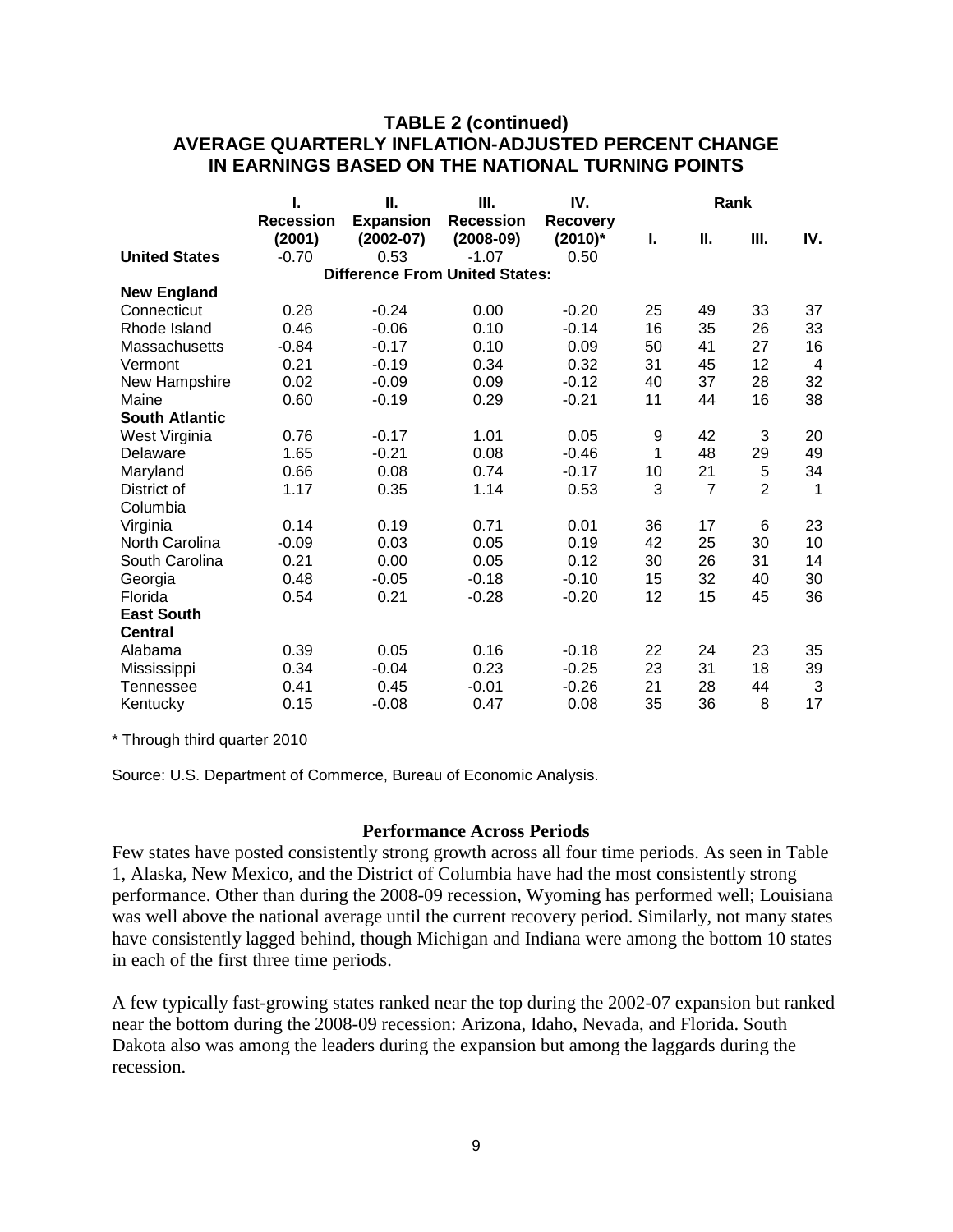Based on quarterly data, real earnings in Arizona grew a little faster than the national average during the 2000-through-2003 period. From 2004 through most of 2006, gains in Arizona were considerably above the national average. As the boom dissipated during late 2006 and 2007, Arizona's growth rate slowed to about equal to the national average. Since fourth quarter 2007, economic performance in Arizona has been below the national average in 11 of the 12 quarters.

The state's relatively strong aggregate economic growth from 2000 through 2006 was not associated with solid growth in measures of prosperity and productivity, such as per capita personal income or earnings per employee. Instead, it simply was the result of population and employment growth in Arizona that greatly exceeded the national average. Even during the economic expansion, growth in per capita personal income and in earnings per employee was barely faster than the national average. Since then, Arizona's performance on both measures has been below the national average.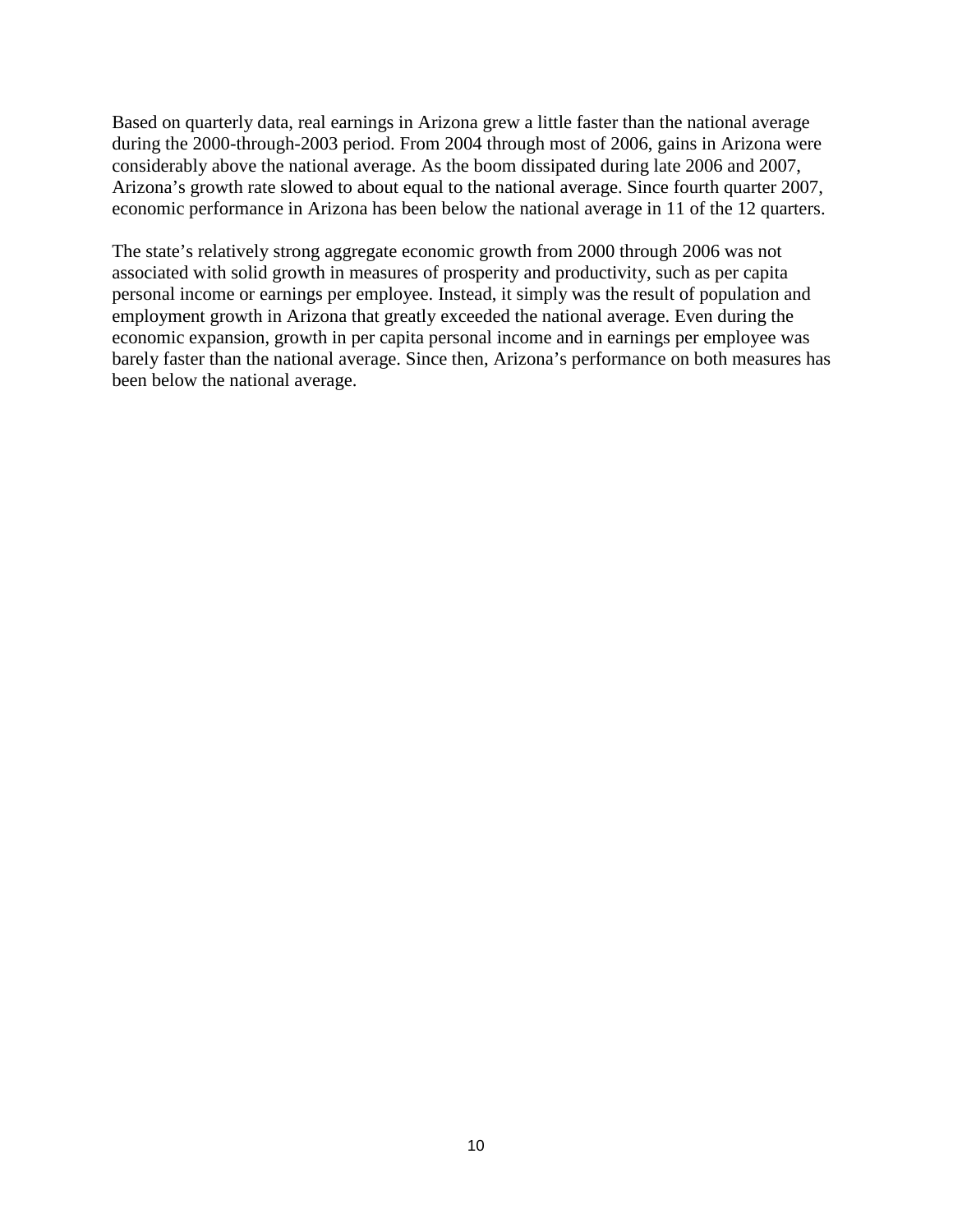## **CAUSES OF DIFFERENTIAL ECONOMIC PERFORMANCE ACROSS STATES**

This section investigates causes of the variation in economic performance across states by time period as well as causes of the variation in performance across periods by state.

## **Diversity of the Economy and Job Quality**

Conceptually, the diversity of a state's economy might be correlated to economic performance. In order to measure economic diversity (breadth), a comparison must be made to a larger economy. For example, the diversity of a state's economy is measured against the national economy. By definition, a diverse economy includes cyclically volatile and stable industries, low-paying and high-paying industries, etc.

Using the North American Industry Classification System (NAICS), economic diversity can be measured at any of four increasingly detailed levels: sector, subsector, industry group, and industry. The best measure uses industry data, but the magnitude of data withheld by the BEA due to the federal disclosure restrictions precludes using industry data. Only at the sectoral level are no data withheld in any state.

Because of the time required to impute missing data, the calculation of economic diversity was limited to subsectors in one year: 2007, at the end of the economic expansion. Since it is easier and more accurate to impute employment rather than earnings, the diversity measure by state is based on annual employment figures reported by the BEA rather than earnings. The measure of economic diversity—the coefficient of specialization—was calculated for each state as the absolute value of the difference in subsectoral shares between each state and the national average summed across all subsectors.

On this basis, Arizona has a relatively diverse economy (15th most diverse among the states). In part this is due to the state's size. A moderate correlation exists between the coefficient of specialization and population size; economic diversity tends to be greatest in states with a substantial population and least in small states.

The quality of jobs in a state conceptually might also be correlated to economic performance. Job quality is defined by wages, with the latest estimates for 2004. In order for a state to have aboveaverage job quality, it must have a disproportionately high share of its jobs in high-paying industries and occupations and/or a low share of jobs in low-paying industries and occupations. Thus, economic diversity and job quality conceptually must have an inverse relationship. A moderate negative correlation does exist between the coefficient of specialization and the measure of job quality.

## **Economic Performance and Diversity**

Defining economic growth as average quarterly growth in each time period (dated using the national economic cycle), no correlation was found between the coefficient of specialization and growth since the end of the latest recession, but a moderate correlation was measured during the recessions of 2001 and 2008-09 and in the intervening expansion. The correlation is negative: states with greater economic diversity tend to have a slower pace of economic growth.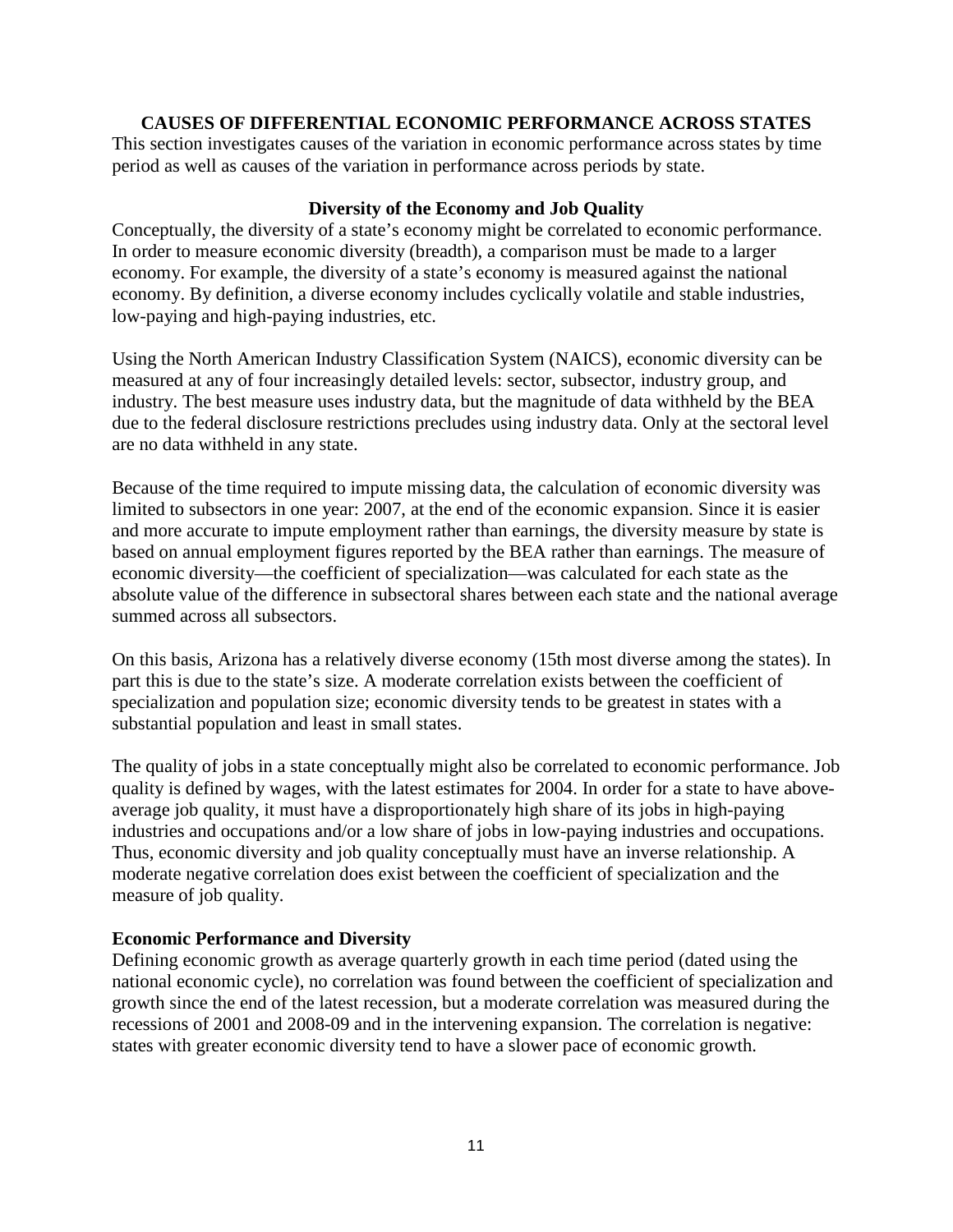The correlations between the coefficient of specialization and swings in economic growth from one period to the next also were calculated. These correlations are weak and probably meaningless; states with greater economic diversity have a counterintuitive slight tendency toward larger swings in economic performance.

## **Economic Performance and Job Quality**

Job quality also was compared to economic growth by period and to swings in growth from one period to the next. No correlation between job quality and economic growth existed during the 2001 recession or the economic expansion, but a modest positive correlation was measured during the last recession and in the current recovery. That is, states with higher job quality tended to have had somewhat stronger economic performance since 2007. Little correlation exists between job quality and the swings in economic performance.

Thus, neither job quality nor the diversity of the economy explain very much of the differences in economic performance across states or over time. This suggests that variations in economic growth by sector are the main cause of the overall differences in growth rates.

## **Varying Sectoral Performance**

At any time, economic performance nationally and within any state can vary significantly from one sector to another. Some sectors, such as construction, are quite volatile, with strong growth during expansions but large losses during recessions. States with a disproportionate share of economic activity in such sectors have the most volatile economies over an economic cycle. Since many of the highly cyclical industries, such as those in the construction and real estate sectors, are highly tied to population growth, Arizona and other fast-growing Sunbelt and western states have the most cyclically volatile economies.

Other than these highly cyclical sectors, certain sectors expand faster than others during any economic expansion and/or suffer more than others in any given recession, related to factors unique to those sectors and to that time period. A classic example is the large fluctuations in the oil industry and in the economies of states that have oil or other sources of energy as natural resources. A state with a disproportionately large share of economic activity in such sectors may be hard hit in certain recessions but little affected in other recessions, or may experience strong growth in one expansion that is not sustained in later expansions.

In order to identify those economic activities responsible for causing the variation in overall growth rates across states, a shift-share analysis was employed. The analysis looked at the change in annual average employment by sector from 2000 to 2001, from 2001 through 2007, and from 2007 through 2009, roughly corresponding to the first three of four periods analyzed in this report. Again, it is suboptimal to use sectoral data and to use employment data, but the magnitude of withheld data left little choice for a 50-state analysis of multiple time periods.

## **Shift-Share Analysis**

Shift-share analysis divides growth by sector into three components:

• National Share. If everything were equal geographically and by sector, each state would grow at the pace of the nation. Thus, in each sector, state employment in the prior period is multiplied by the overall U.S. growth rate to obtain the national share component.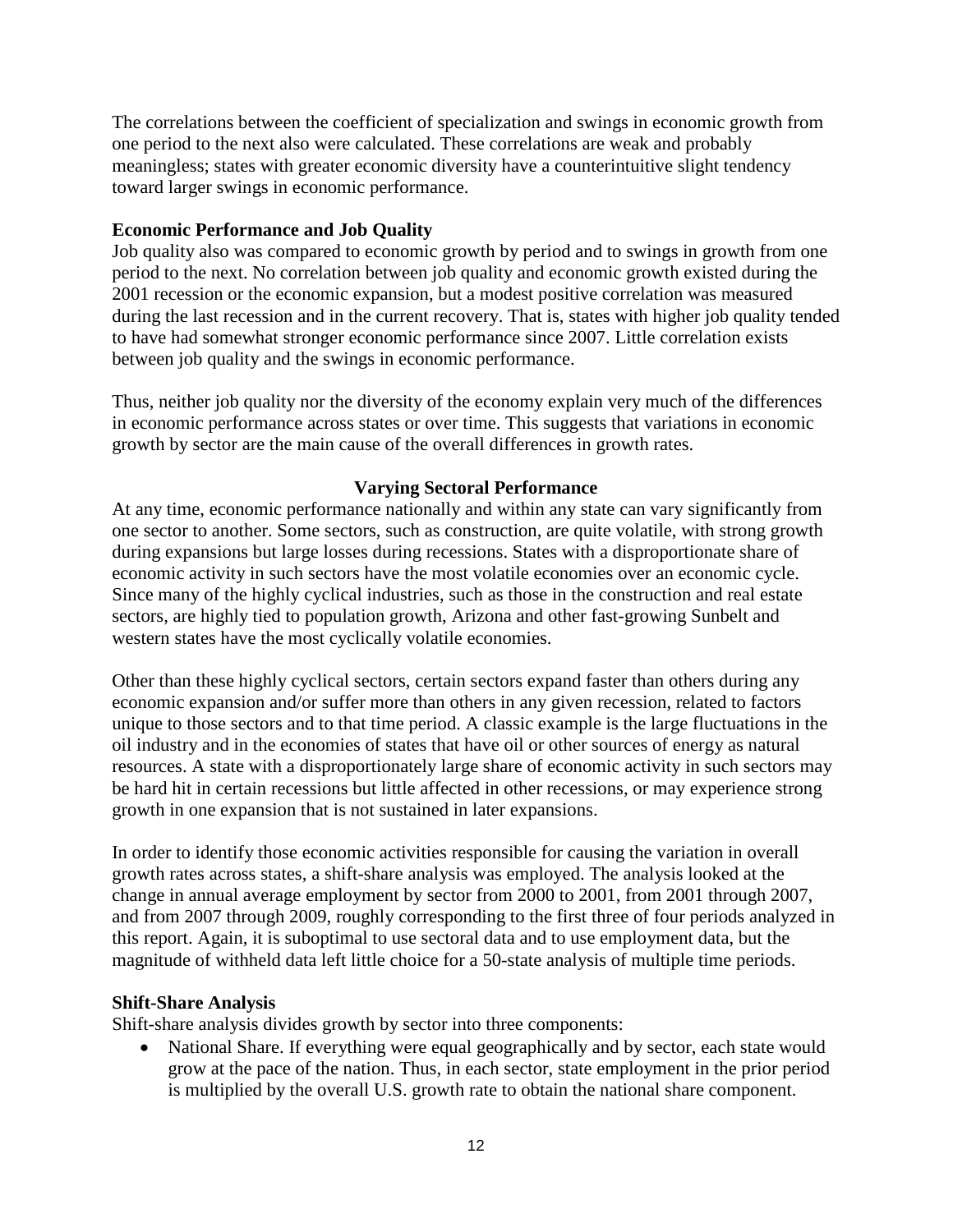- Industrial Mix. This component reflects the inconsistency in growth rates by sector nationally. State employment in each sector in the prior period is multiplied by the difference between the national growth rate for the sector and the national growth rate in the entire economy. If a state, for example, has a relatively large share of its economy in a sector that posted above-average growth nationally, this would boost the state's overall growth rate.
- Regional Shift. In each sector, state employment in the prior period is multiplied by the difference in the sectoral growth rate between the nation and the state. The resulting regional shift is the key factor explaining differences in growth rates across states or time periods. This component is said to measure the "competitiveness" of a sector in each state, but this definition of "competitiveness" incorporates a number of factors, including the population growth that drives aggregate economic growth in western and Sunbelt states.

## **Arizona**

For Arizona, in addition to using annual employment, a shift-share analysis was performed based on real quarterly earnings, timed to Arizona's turning points. While the results of these two shiftshare analyses generally are in agreement, differences exist, which largely reflect the differing performance as measured by employment versus earnings. In addition, using the annual employment data, a shift-share analysis was done at the subsector level.

**2001 Recession**. Between 2000 and 2001, total employment in Arizona increased by 27,682 jobs, a gain of 1.0 percent compared to only 0.1 percent nationally. Had Arizona performed identically to the national average, it would have experienced job growth of only 2,357. The state's industrial mix accounted for additional job growth of 2,158, with the regional-shift component responsible for the remaining job growth of 23,167. In contrast, real earnings dropped during the recession, both nationally and in Arizona. A large negative in the nationalshare component and a small negative in the industry-mix component were partially offset by a gain in the regional-shift component.

Only four of the 20 sectors experienced a job loss in Arizona between 2000 and 2001. The predominant cause of these job losses was the poor performance nationally in these sectors (the industrial-mix component). Though the overall industrial-mix component was positive, this was the net of gains in many sectors and substantial losses in a few, most notably manufacturing and administrative support. In contrast, real earnings fell in most sectors due to a combination of the national-share and industrial-mix components.

The regional-shift component varied considerably between the employment and earnings measures in many sectors. Three sectors stood out as having a positive contribution on both measures: government, finance and insurance, and agriculture. The positive overall value in government resulted from the federal and local government subsectors; state government had a negative value.

**2002-07 Expansion**. During the expansion, total employment in Arizona rose by 631,088 jobs; the growth rate of 22.4 percent compared to 8.7 percent nationally. Had Arizona performed identically to the national average, it would have experienced job growth of 245,267. The state's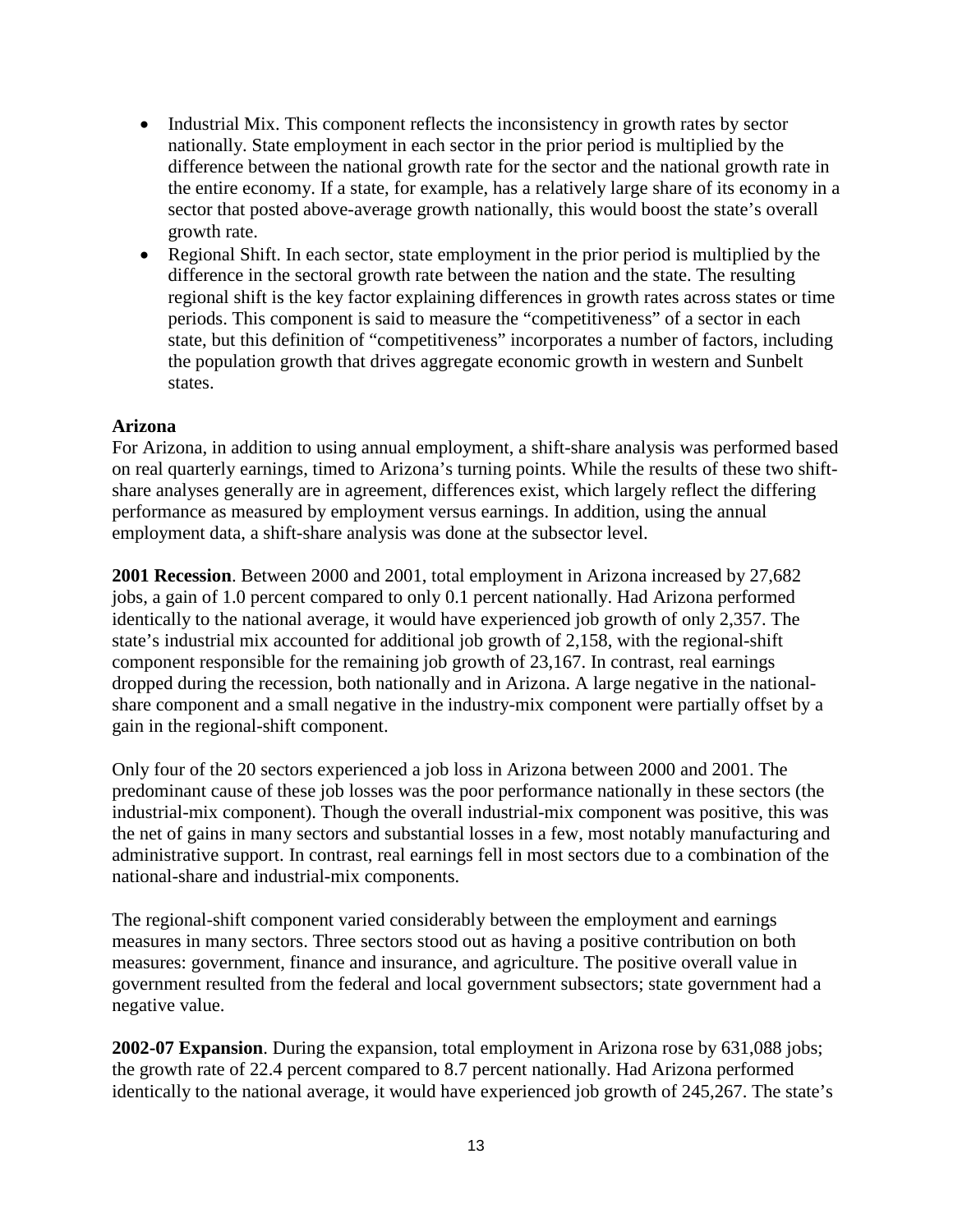industrial mix accounted for another 36,573 jobs, while the regional-shift component was responsible for job growth of 349,248. The overall results were similar based on the real earnings measure, though the importance of the national-share component was greater, and the industrialmix component was slightly negative, based on earnings.

The positive overall value for the industrial-mix component based on employment was the net of large negative values in a few sectors (especially manufacturing) and positive values in a number of sectors, particularly real estate. However, the industrial mix results based on earnings were rather different, including a negative value for real estate.

The only sectors not to expand in Arizona during the expansion were manufacturing and information, largely corresponding to the national weakness in these two sectors—the negative value in the industrial-mix component. The information sector was the only one with a negative value in the regional-shift component, based on employment.

Most sectors in Arizona expanded considerably during the expansion. The regional-shift component was particularly large for retail trade based on employment. Other sectors with a significant contribution based on both employment and earnings were health care; construction; government; professional, scientific and technical services; administrative support; and real estate.

**2008-09 Recession**. After a stronger performance than the national average on aggregate economic growth during the expansion, Arizona lost jobs between 2007 and 2009 at a greater pace than the national average (-7.1 percent versus -3.4 percent). Arizona's employment fell 244,615; had the state performed identically to the nation, it would have lost 116,635 jobs. Instead of a small positive factor as in the two prior periods, the state's industrial mix worked against it during the recession, causing the loss of 10,152 jobs. The regional-shift component also swung from a substantial positive in the expansion to a negative during the recession, responsible for a job loss of 117,828 jobs. The results were similar based on earnings, except that the national-share component accounted for a greater share, and the regional-shift component a lesser share, of the overall loss.

The industrial-mix component was especially negative for construction, manufacturing, and administrative support, based on both employment and earnings. In contrast, the industrial mix was a positive factor for health care and government.

Nearly half of the net job losses in the regional-shift component occurred in the construction sector; smaller losses occurred in several other sectors, including administrative support; retail trade; accommodation and food services; and professional, scientific and technical services. Each of these sectors were negative based on earnings. In contrast, health care and educational services posted moderate positive values, particularly based on employment.

Looking specifically at the regional-shift component, the swing from strong growth during the expansion to large losses during the recession in employment can be traced particularly to the construction and retail trade sectors. Other sectors with substantially poorer performance during the recession based on both employment and earnings include government (state and local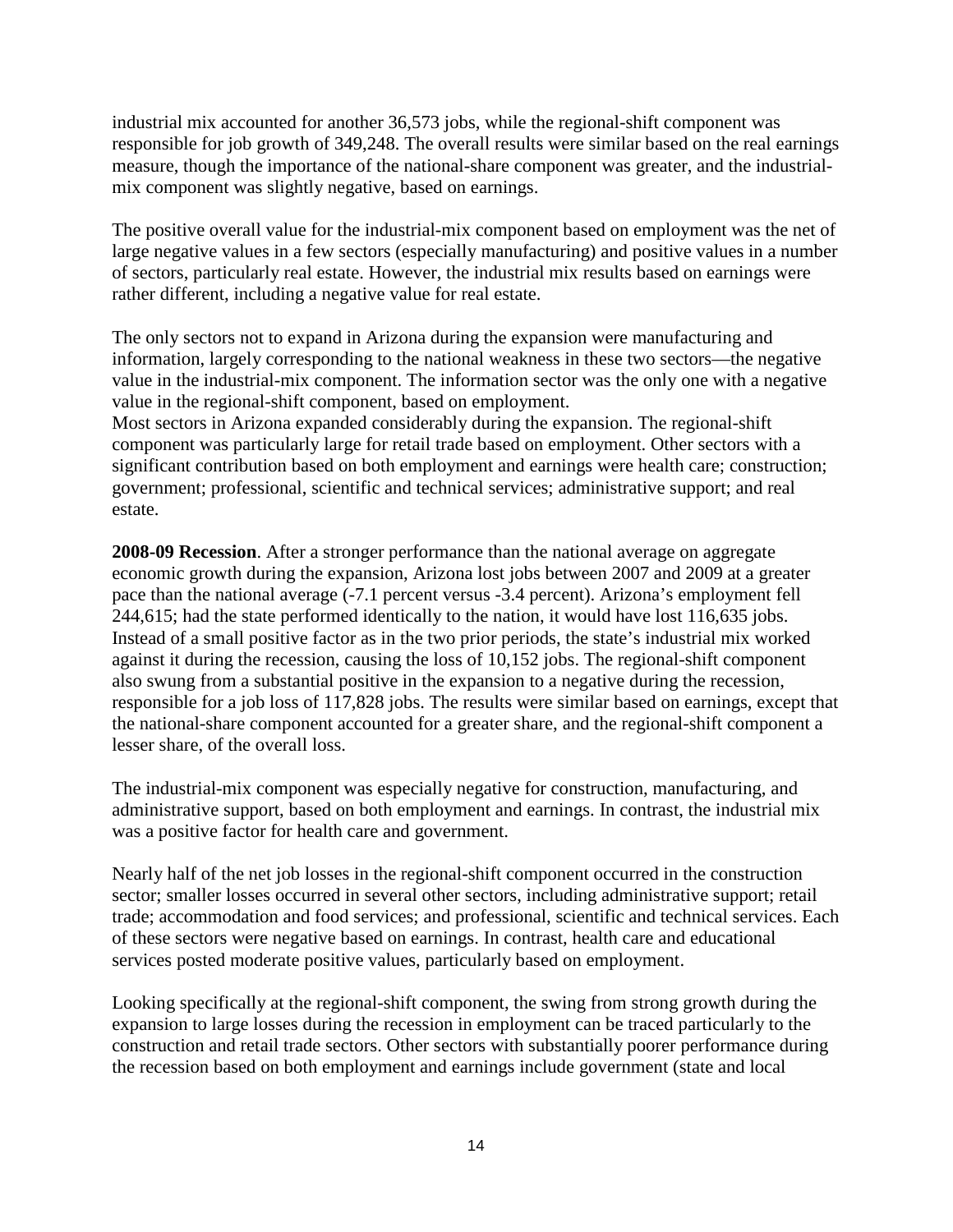governments registered large negative values during the recession); health care; administrative support; and professional, scientific and technical services.

**2009-10 Recovery**. Based on earnings, Arizona's economic recovery has lagged behind that of the nation. The gains in the state have been wholly due to the national-share component. The regional-shift component is negative overall and for 15 of 20 sectors, including administrative support and construction. The industrial-mix component also is slightly negative.

**Across Time Periods**. Most sectors have followed the overall pattern of the regional-shift component: a small positive contribution during the 2001 recession, a large positive value during the expansion, a negative value during the 2008-09 recession, and a negative value in the early stages of the economic recovery. However, some notable exceptions exist, including the very large negative value of the construction sector during the 2008-09 recession. The educational services sector (which does not include public-sector education) registered strong gains relative to the small size of the sector through all periods. Health care was disproportionately strong during both the expansion and the 2008-09 recession. Retail trade was unusually cyclical, with a large positive value during the expansion but a large negative during the 2008-09 recession. The information sector fell during the expansion.

## **All States**

The results of a shift-share analysis for all states based on annual employment at the sectoral level are reported in this and the following subsection.

**2002-07 Expansion**. In most states, health care, real estate, and construction made large positive contributions to the industry-mix component. In contrast, manufacturing, retail trade, and government generally had large negative effects on the industry-mix component.

However, the regional-shift component is primarily responsible for the differing economic performances across states. Four sectors—construction, real estate, retail trade, and health care were of particular importance in that they made a significant positive contribution in most of the states with the fastest overall economic growth but had a large negative impact in many of the states with the poorest economic performance.

**2008-09 Recession**. Health care, government, and finance and insurance made large positive contributions to the industry-mix component in most states; mining contributed in some states. In contrast, manufacturing, construction, retail trade, and administrative support generally had large negative effects on the industry-mix component.

In the regional-shift component, five sectors—construction, retail trade, manufacturing, government, and accommodation and food services—were of particular importance. They made a significant positive contribution in many of the states with the strongest overall economic growth but tended to have a large negative impact in the states with the greatest economic losses.

## **States With Changing Fortunes Between the Expansion and the Recession**

Several states posted strong growth during the expansion but had among the weakest performances during the 2008-09 recession. Each of these states—in particular, Arizona, Idaho,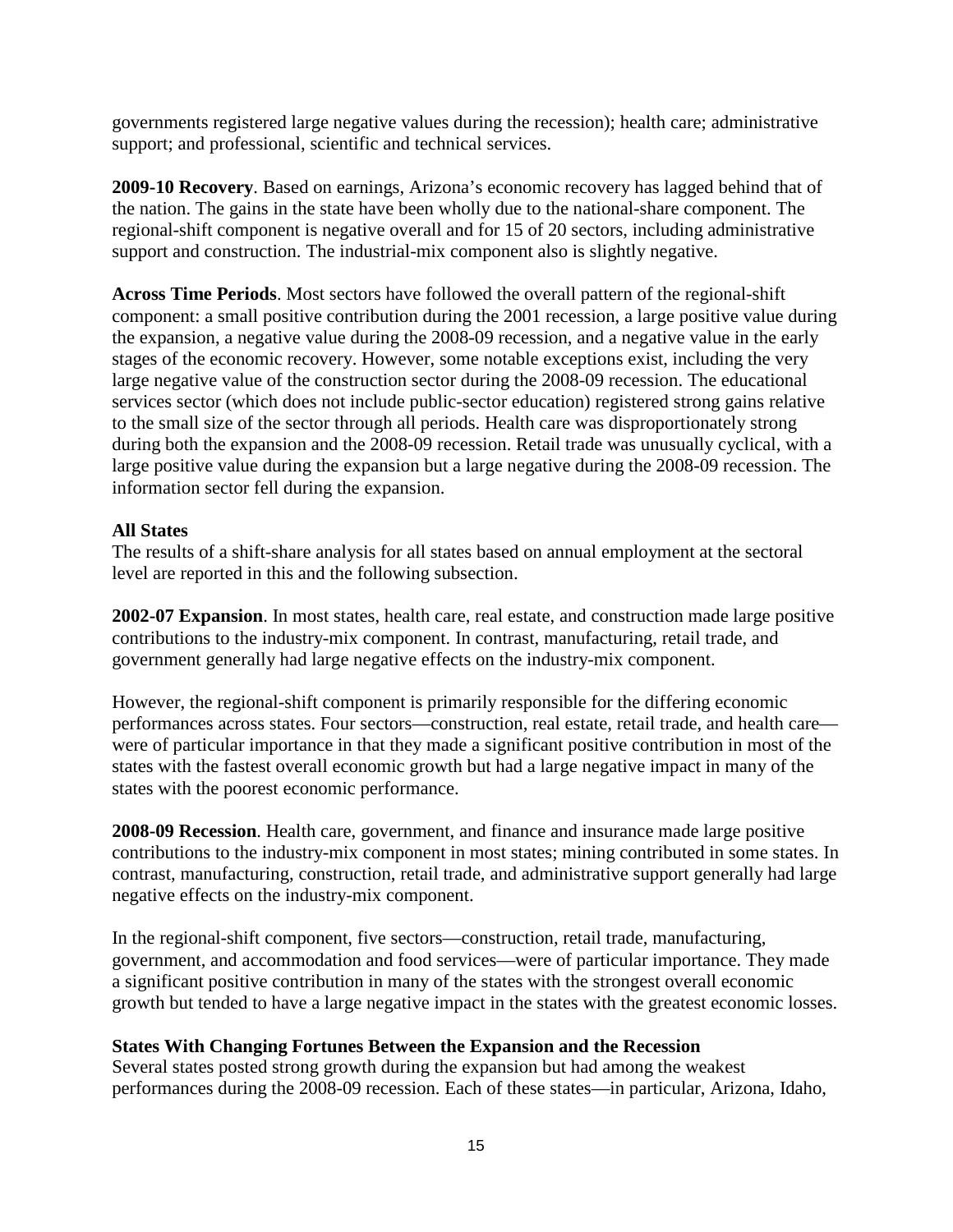Nevada, and Florida, but also Alabama, Georgia, North Carolina, Oregon, South Carolina, and Utah—are located in the West or Sunbelt. In most of these states, the single largest cause for the swing in the regional-shift component is the construction sector, which went from a large positive value during the expansion to a significant negative value during the recession. The retail trade and administrative support sectors also contributed to this downward swing in performance in most states; the manufacturing sector contributed in some states.

In contrast, several states that lagged behind most states in economic growth during the 2002-07 expansion were among the strongest performers during the 2008-09 recession. While scattered around the country, many of the states in this group are located in the Plains region. The relative improvement in performance can be traced primarily to the construction and retail trade sectors. These states did not experience much of a boom in construction and real estate during the expansion and thus did not have strong gains in retail sales. Therefore, the needed correction from the excesses during the boom was relatively small and these sectors did not decline much during the recession. Other sectors that contributed to the relative improvement in these states were health care and government. Both of these sectors experienced sluggish growth during the expansion in these states, and therefore did not have much of a decline during the recession.